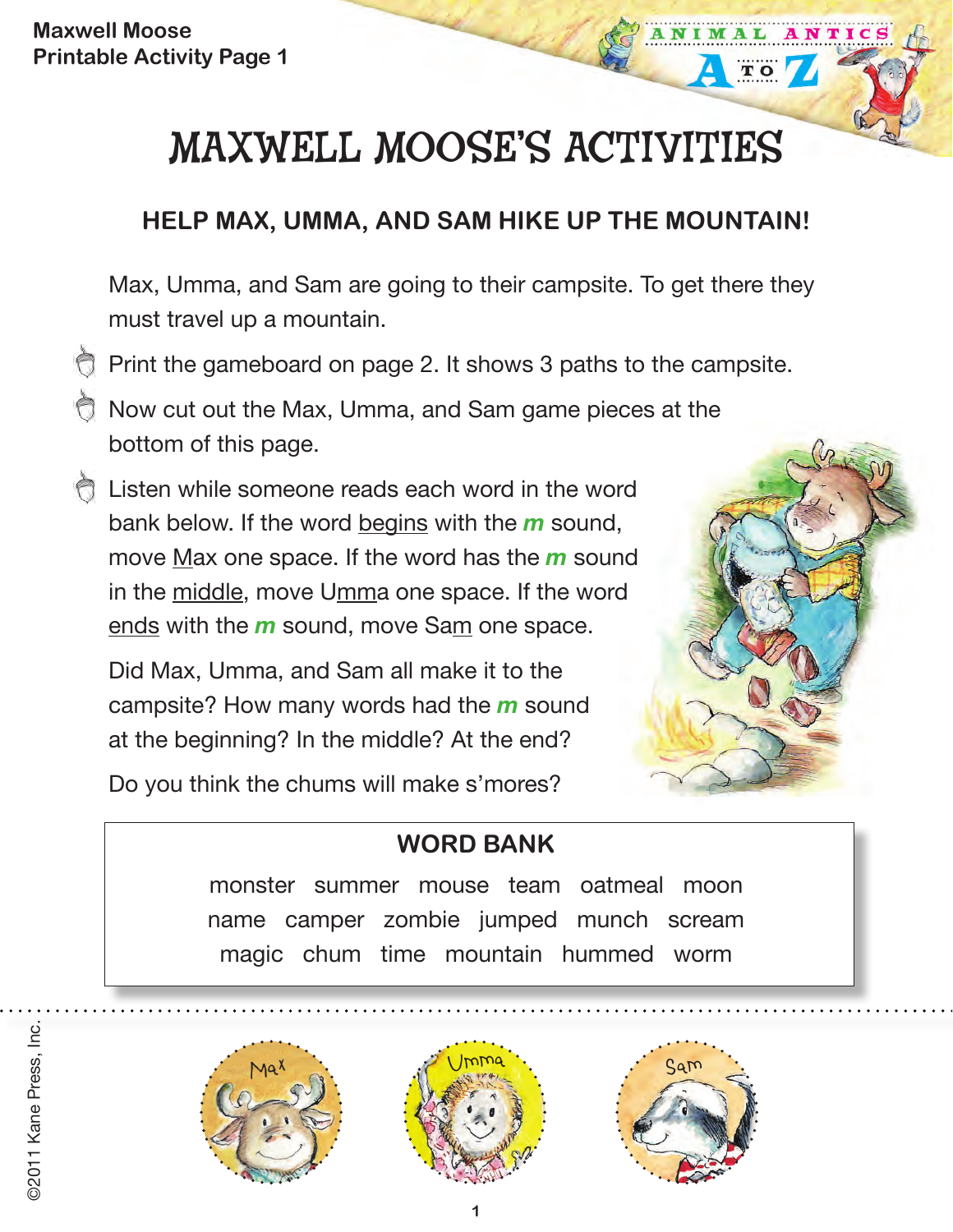**For use with HELP MAX, UMMA, AND SAM HIKE UP THE MOUNTAIN!**

@2011 Kane Press, Inc. ©2011 Kane Press, Inc.





ANIMAL

Δ

TO /

ANTICS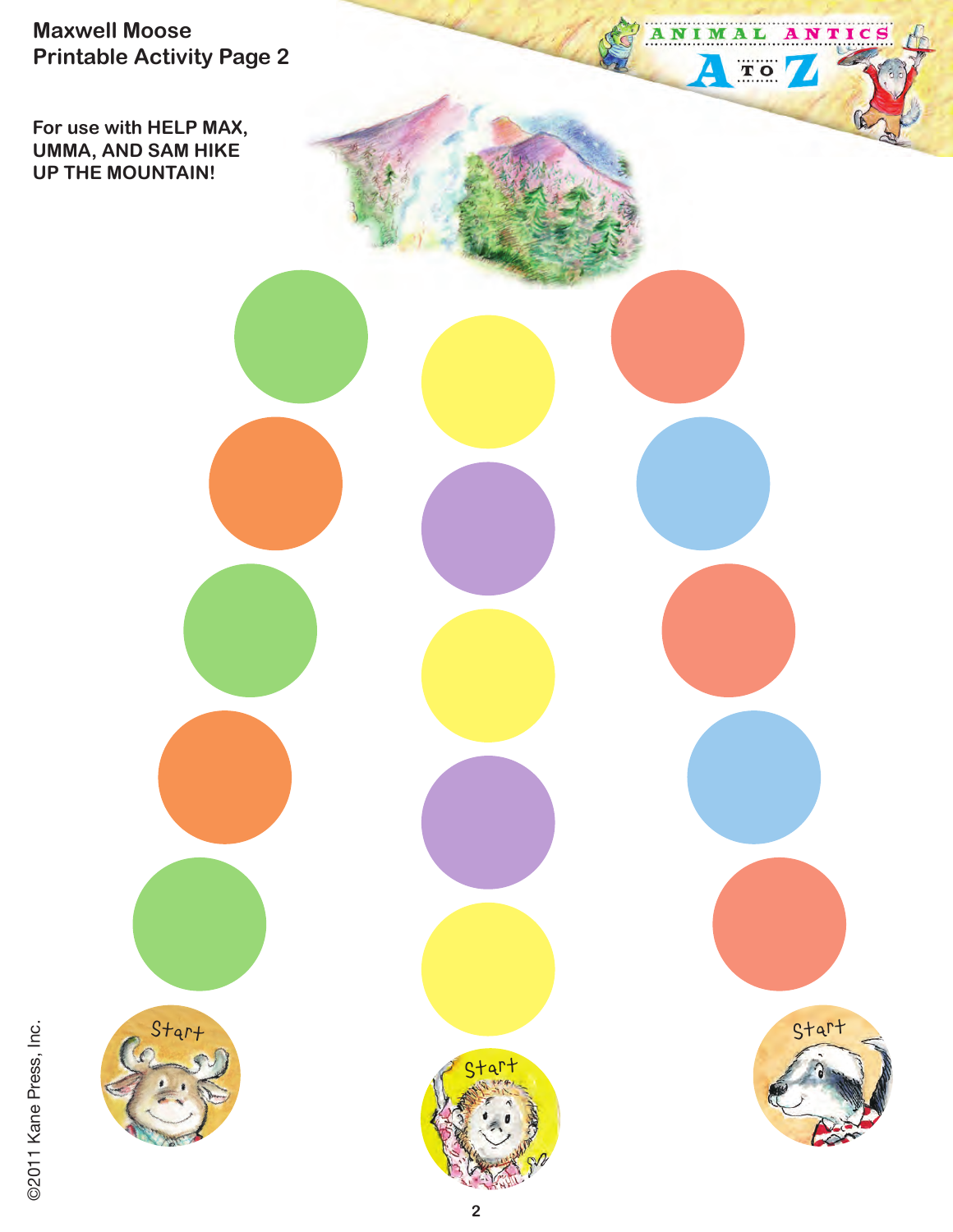#### **MARSHMALLOW WORDS ON A STICK!**

TO

- **Print page 4, with a "roasting" stick and seven marshmallows. Each** marshmallow has a letter printed on it.
- Color the *m* **green**. Color the **vowel** *a* **red**. Color the **consonants** *d, h, n, p,* **and** *t* **black.**
- Cut out the marshmallows and the stick, cutting along the dotted lines.

#### **Now you're ready to make some words by putting marshmallows on the stick!**

- First make marshmallow words with the **green** *m* at the beginning, the **red** *a* in the middle, and a **black consonant** at the end. Sound out the words. What words did you make? (Possible words: mad, man, map, mat)
- Now make words with a **black consonant** at the beginning, the **red** *a* in the middle, and the **green** *m* at the end. Sound out the words. What words did you make? (Possible words: dam, ham, Pam, tam)

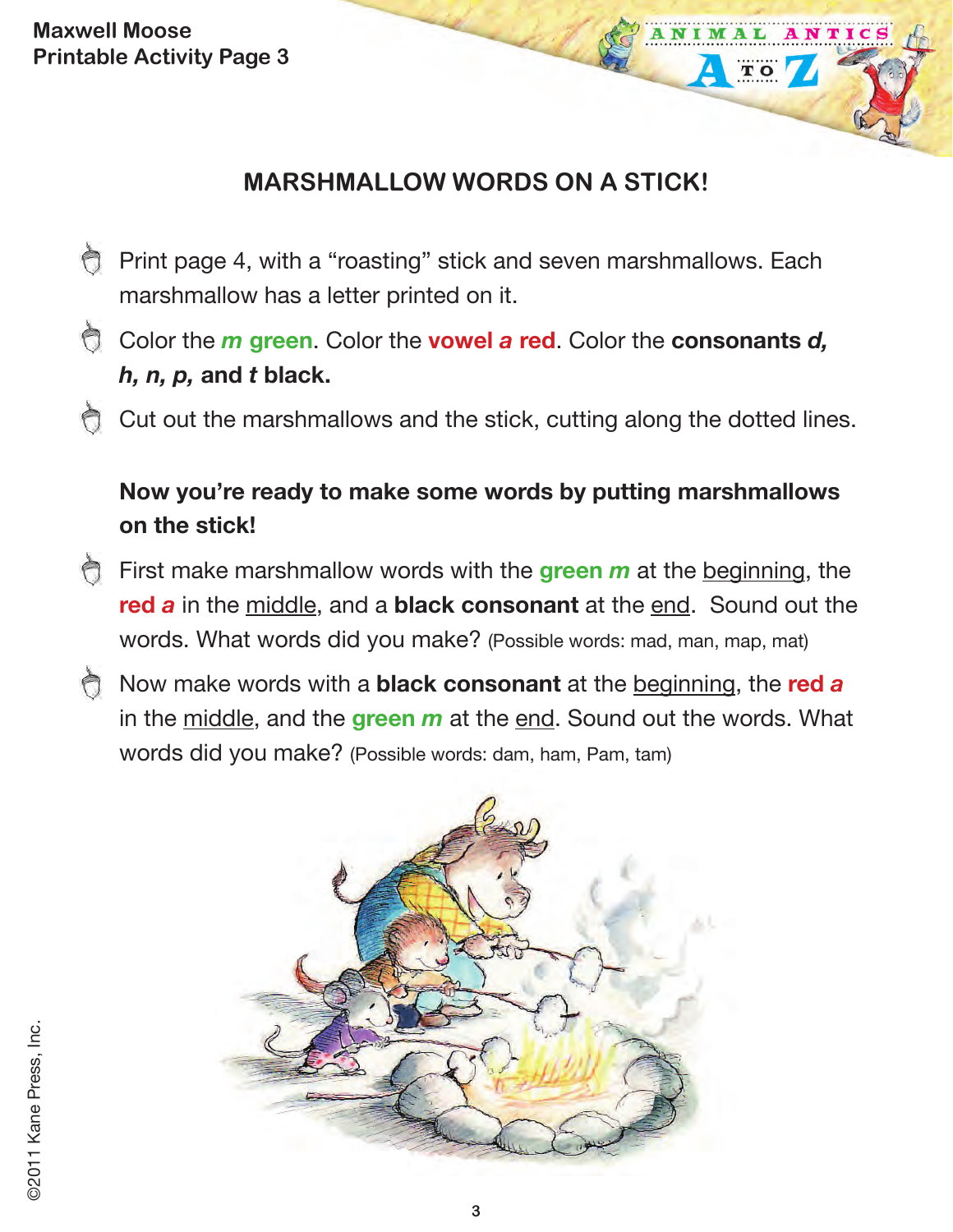**For use with MARSHMALLOW WORDS ON A STICK!**



ANIMAL

Δ

TO 7

ANTICS

©2011 Kane Press, Inc. ©2011 Kane Press, Inc.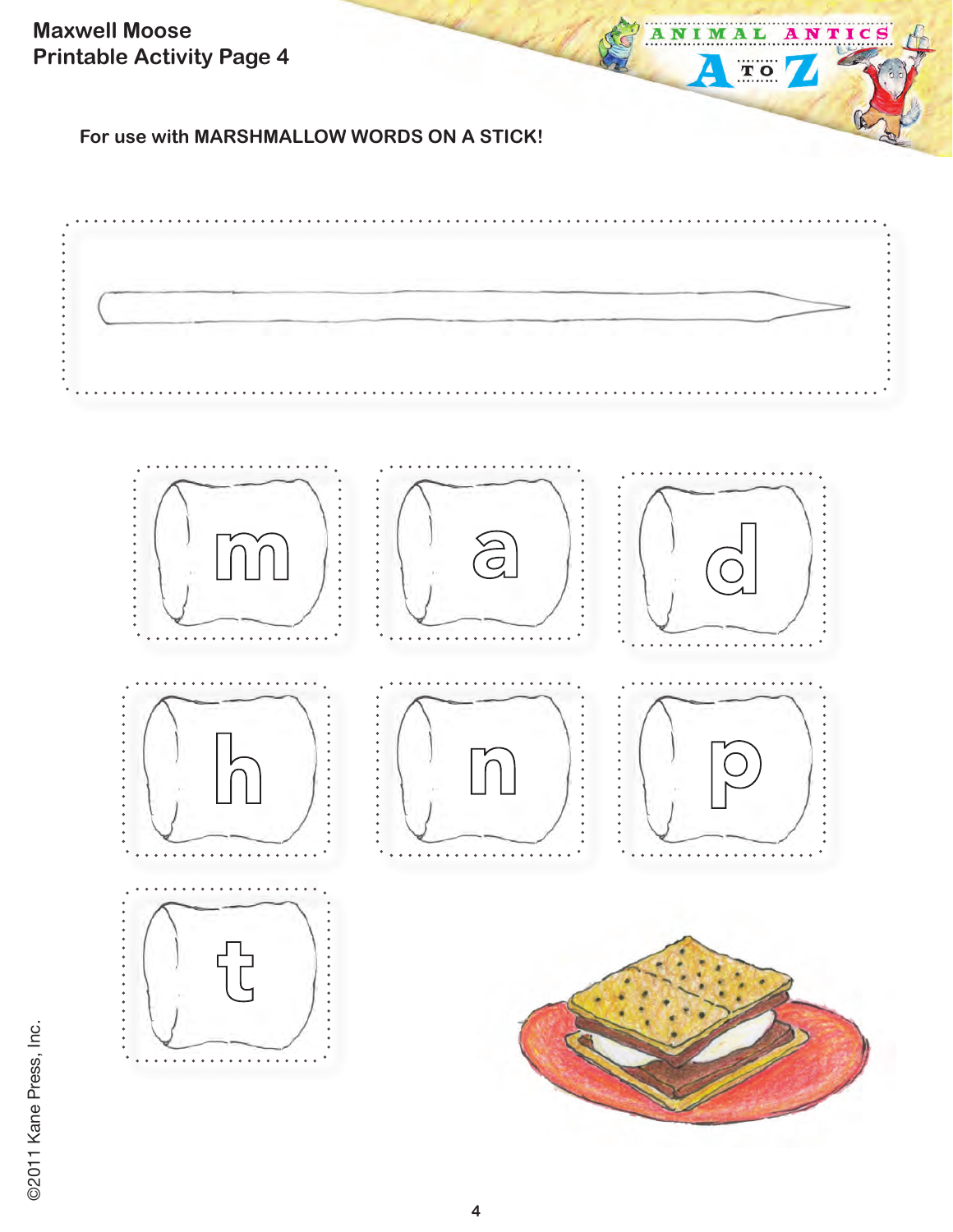#### **JUST FOR FUN! MY CAMPING STORY**

Have you ever gone camping? If you have, draw a picture and then dictate or write a sentence about one thing you did on your camping trip.

If you've never gone camping, draw a picture and then dictate or write a sentence about one thing you would *like* to do on a camping trip.



ANI

M

 $T$  O

NTIC